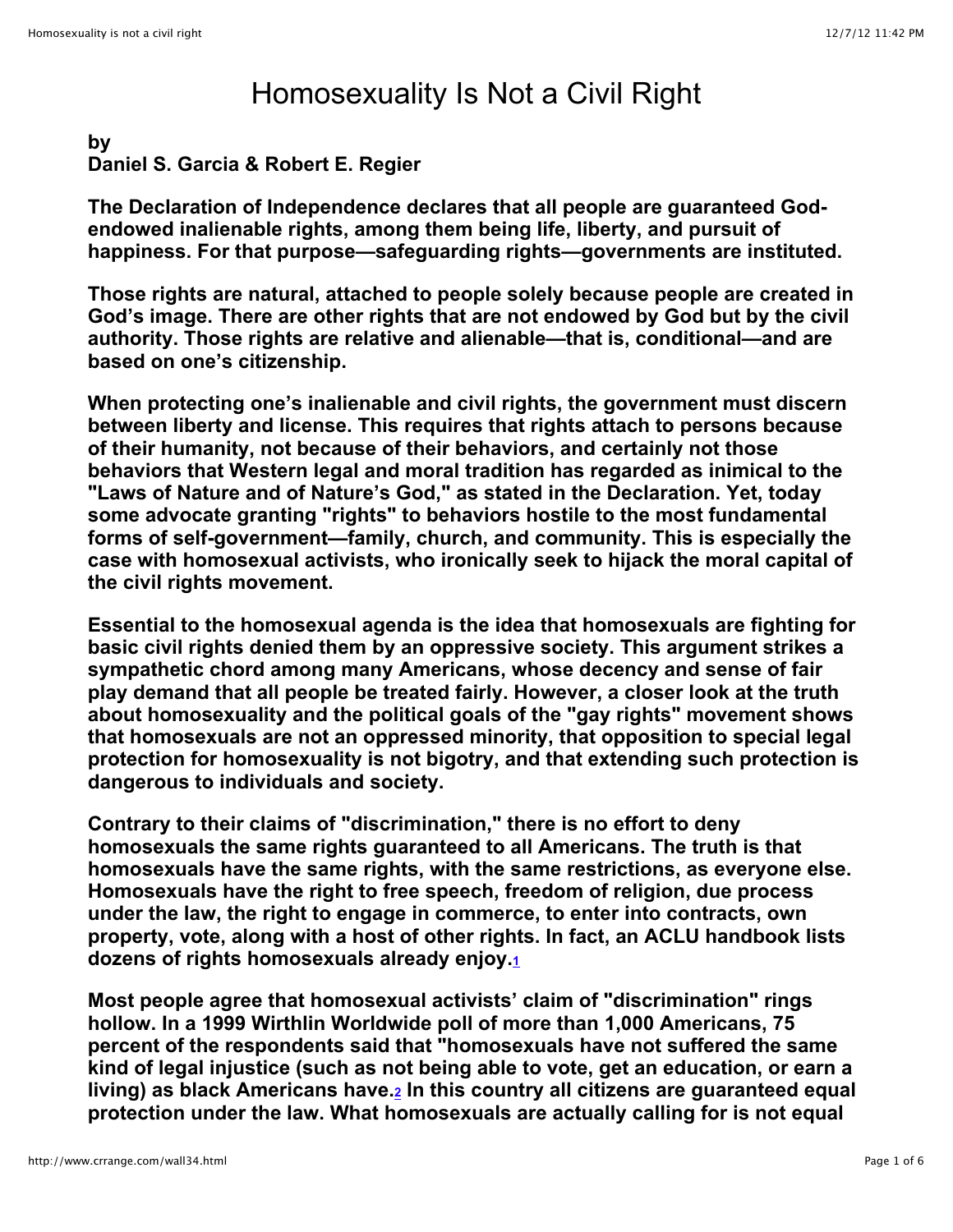**protection but special protection.**

**Homosexuals are restricted from serving in the military as are a dozen other groups, such as older people, young people, single parents, and others who detract from the military's mission. However, military service is not a right but a privilege and a duty for some. That privilege is conditional upon one's behavior; homosexual behavior is discordant with the health, safety, cohesion, and morale of the military.**

### **NOT A TRUE MINORITY**

**The notion that homosexuals are a true minority group is false. Homosexuals do not meet the three criteria that characterize minority groups that have been accorded special legal protections.**

## **ECONOMIC DEPRIVATION**

**As a group, homosexuals are among the most advantaged people in the country. Though different research and marketing firms use different homosexual population numbers, ranging from the actual one percent to an inflated 10 percent or more, research shows that homosexuals fare at least as well or better than the rest of the country.**

- **They have median annual household incomes of \$45,776. Nationally, the median income for a family household is \$35,492, according to 1996 figures from the U.S. Census[.3](http://www.crrange.com/wall34.html#3) According to a study by researcher Greenfield Online in conjunction with homosexual marketing consultant Spare Parts, homosexuals' annual household income is \$57,300. Georgia Tech Graphics Visualization & Usability Center found that homosexuals' annual income is \$52,000[.4](http://www.crrange.com/wall34.html#4) Market researcher Overlooked Opinions found that male homosexuals reported household incomes of more than \$50,000 in 1990, compared to the national average of about \$37,000.[5](http://www.crrange.com/wall34.html#5)**
- **As for individual incomes, heterosexual men earn \$29,162 while homosexual men earn \$28,618 a year[.6](http://www.crrange.com/wall34.html#6) Another 1997 study of "gay" newspaper readers conducted by Simmons Market Research Bureau in New York found that the average homosexual's income was \$47,000[.7](http://www.crrange.com/wall34.html#7)**
- **According to the Miami Daily Business Review, homosexuals have "extraordinarily high disposable income, and are a very attractive target for advertisers." The Review reports Simmons Market Research Bureau findings that 21 percent of homosexuals have household incomes exceeding \$100,000; 31 percent have personal income exceeding \$65,000; 61 percent have a four-year college degree, compared with the U.S. mean of 18 percent; 17 percent hold masters degrees, compared with 4 percent of the U.S. population as a whole[.8](http://www.crrange.com/wall34.html#8)**

## **POLITICAL POWERLESSNESS**

**Homosexuals display political power far beyond their numbers, despite constituting only about 1 percent of the population[.9](http://www.crrange.com/wall34.html#9) "The Gay vote is large,**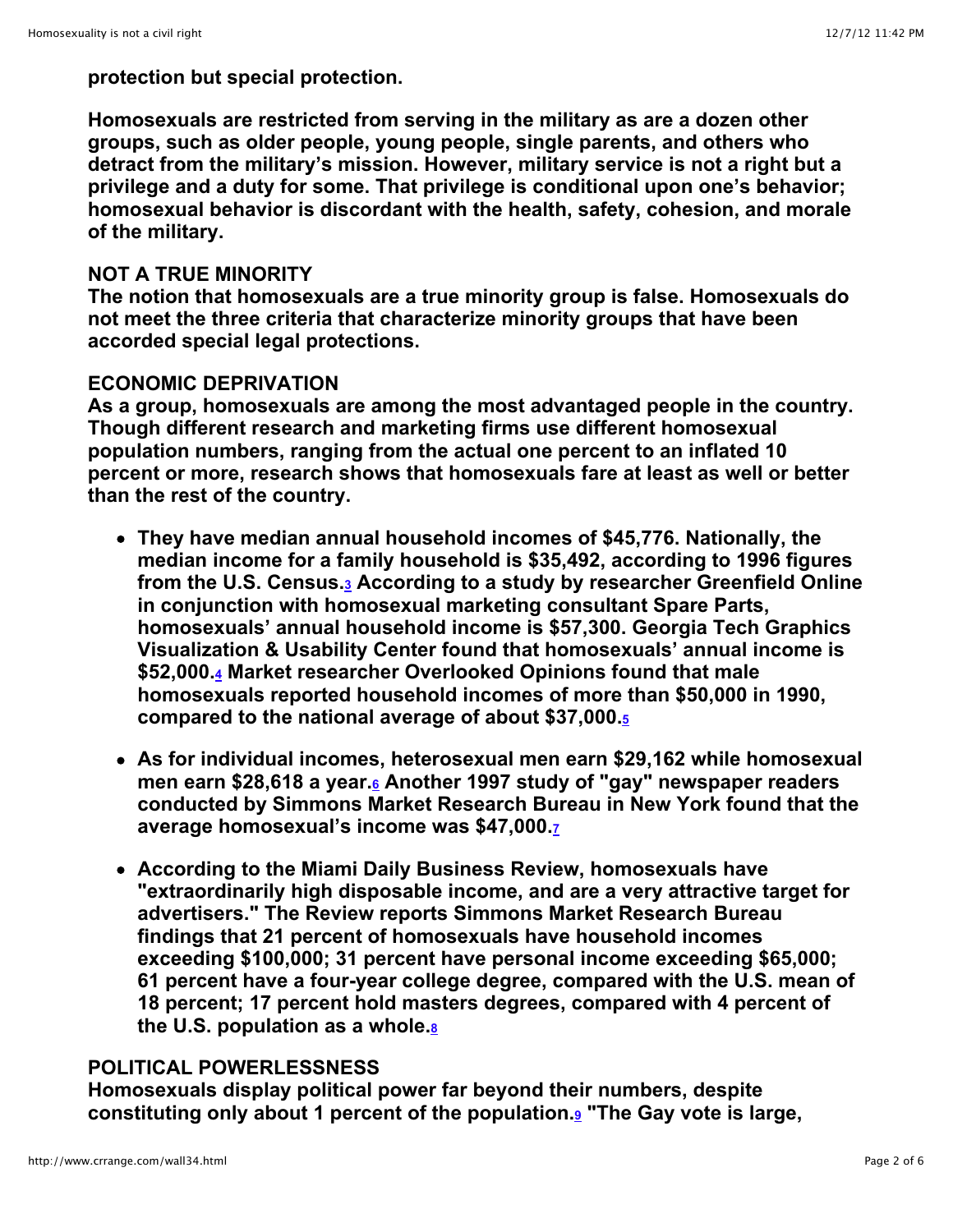**powerful, and able to swing a closely contested election," proclaimed National Gay & Lesbian Task Force spokesperson David Elliot at a National Press Club event in September 2000[.10](http://www.crrange.com/wall34.html#10)**

- **The top eleven homosexual activist groups spent approximately \$36 million in 1999 fighting for homosexual "rights," according to the Washington Blade.[11](http://www.crrange.com/wall34.html#11) That does not include the over \$1 million budget of the homosexual legal arm of the American Civil Liberties Union. Homosexual groups across the country reported a total budget of nearly \$100 million in 1999, according to a Gill Foundation study.**
- **Homosexual political action committees contributed almost \$800,000 to federal candidates. Individual Democratic "gay" activists also raised approximately \$5 million for the Democratic National Committee. The Human Rights Campaign, the country's largest homosexual advocacy organization,** has a \$21 million annual budget<sup>12</sup> and boasts on its website that their **political action committee also spent more than \$2.5 million in the 2000 election. Both President Clinton and Vice-President Gore have courted the homosexual vote at political fund raisers.**
- **Openly homosexual politicians hold various high public offices in Congress, including Rep. Tammy Baldwin (D-Wis.), Rep. Barney Frank (D-Mass.), and Rep. Jim Kolbe (R-Ariz.). According to the Blade, 118 openly "gay" candidates ran for federal, state and local office on in the 2000 elections—43 of them incumbents.**
- **Homosexuals were appointed by the Clinton administration to key positions in the federal government. Among sub-cabinet appointments are: Bruce Lehman, Commissioner, U.S. Patent Office; Nan Hunter, Deputy General Counsel, Department of Health and Human Services; Roberta Achtenberg, Assistant Secretary for Fair Housing, Housing and Urban Development; Victor Zonana, Deputy Assistant Secretary for Public Affairs/Media, Department of Health and Human Services; Julian Potter, White House Gay Liaison; and Fred Hochberg, U.S. Small Business Administration Deputy Administrator.**
- **In addition, homosexuals enjoy support from every major news organization, whose coverage long ago crossed the line into outright advocacy of homosexual causes. More than six hundred journalists attended a conference of the National Lesbian and Gay Journalists Association in September 2000. Homosexuals and their allies such as CNN producer Rose Arce and NBC Nightly News producer Barbara Raab hold influential media positions[.13](http://www.crrange.com/wall34.html#13)**

#### **IMMUTABLE CHARACTERISTICS**

**Minority groups share immutable, benign, non-behavioral characteristics such as race, ethnicity, disability or national origin. Homosexuals are the only group to claim minority status based on behavior. There is no reliable scientific evidence**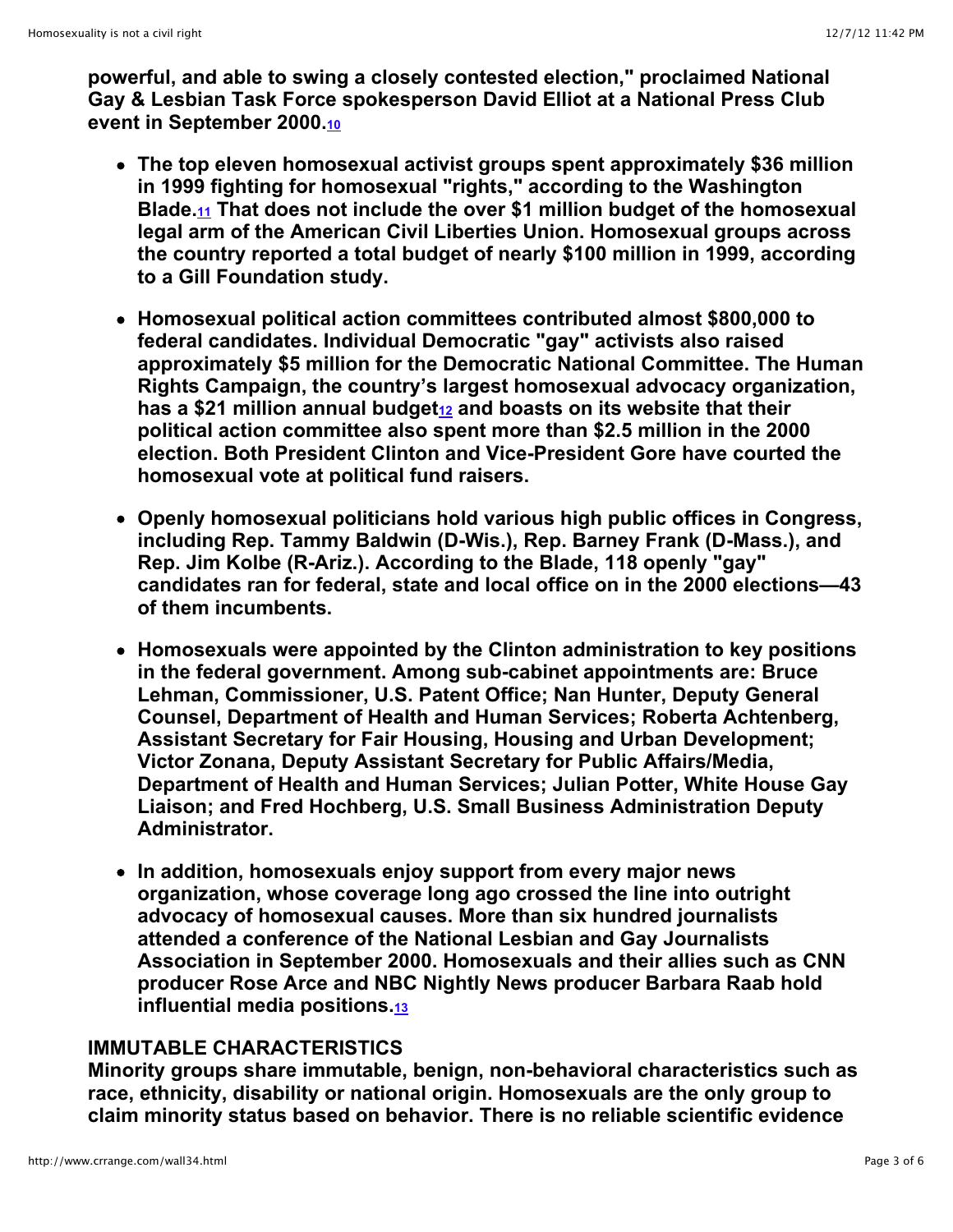**which shows that homosexual behavior is biological in origin. A comprehensive examination of genetic claims for homosexuality in the Archives of General Psychiatry (March, 1993) concludes, "There is no evidence at present to substantiate a biologic theory.["14](http://www.crrange.com/wall34.html#14)**

- **In a critique of studies that claim to prove a "gay gene," homosexual activist and author Edward Stein, Ph.D., said, "Genes in themselves cannot directly specify any behavior or psychological phenomenon. . . . The terms 'gay gene' and 'homosexual gene' are, therefore, without meaning. . . . No one has . . . presented evidence in support of such a simple and direct link between genes and sexual orientation.["15](http://www.crrange.com/wall34.html#15)**
- **Perhaps the biggest indicator that homosexuality is not genetic or immutable is the existence of thousands of people who have come out of the homosexuality.**

**Rather than being considered a minority group, homosexuals are more accurately described as a special interest group. But even that description may be overly generous. Unlike lobbies such as the Association of Trial Lawyers of America and the Realtors Political Action Committee, which represent legitimate concerns, homosexuals are pressing for government-enforced approval of activities that have been condemned in all successful cultures as immoral, unhealthy, and destructive to individuals and societies.**

**Using civil rights arguments is an exploitation of good people's sympathy. A 1987 article in the homosexual magazine Guide outlined the strategy homosexuals should use to gain special protection—a strategy even more effective today, given a complicit media.**

> **In any campaign to win over the public, gays must be cast as victims in need of protection so that straights will be inclined by reflex to assume the role of protector. . . . Our campaign should not demand direct support for homosexual practices, but should instead take anti-discrimination as its theme[.16](http://www.crrange.com/wall34.html#16)**

**Indeed, homosexual activists actively avoid public discussion of homosexual behavior. In the 1989 book After the Ball: How America Will Conquer Its Hatred and Fear of Homosexuals in the 90s, a blueprint for homosexual political power, the authors warn that:**

> **The public should not be shocked and repelled by premature exposure to homosexual behavior itself[.17](http://www.crrange.com/wall34.html#17)**

**Homosexual activists realize that when people become aware of the common homosexual practices[18](http://www.crrange.com/wall34.html#18) (not to mention the more debased acts), they will see that these behaviors do not merit special protection in the laws.**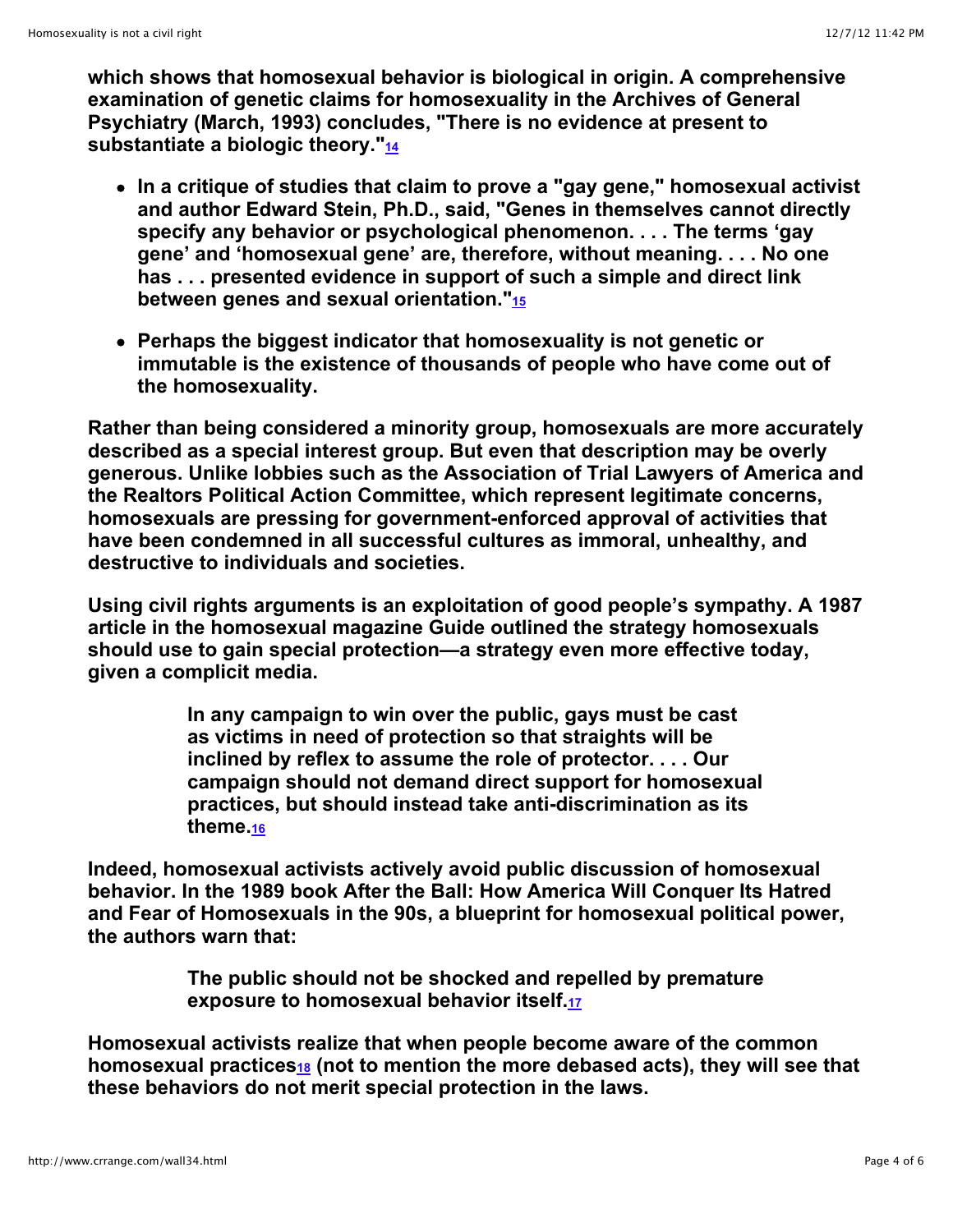**Granting special legal protection to homosexual behavior would also harm civil society by undermining the institutions of marriage and family. Throughout the world, marriage and family are held in highest esteem. They are recognized as the foundations for civil society. The value and benefit of marriage and family as the genesis of each new generation are reflected in our nation's laws, which afford them special privileges and immunities. If homosexual behavior were to receive the same status, marriage and family would be reduced to just one of a number of lifestyle choices. The effort to redefine the family is really an effort to destroy the common definition and has no logical stopping point. If marriage no longer means the union of a man and a woman, then why not "marry" three men, or two men and a woman? Putting homosexual behavior on a par with marriage and family sends the wrong message to a nation already overburdened with family breakdown and its attendant pathologies.**

**Granting special legal protection to homosexuals would also take away rights from others.**

- **Parents could lose the right to protect their children from school-endorsed exposure to homosexuality and other various "sexual orientations."**
- **Private religious and civic groups would no longer be able to exclude homosexuals. For instance, the Boy Scouts of America were sued and brought before the U.S. Supreme Court in June 2000 to explain why they had "violated" New Jersey's law against discrimination against homosexuals. Though the Scouts won by a razor-thin 5 to 4 margin, the writing on the wall was clear: homosexual activists have pressured local and state governments into giving homosexuals special legal protection instead of securing the inalienable religious and associational rights of private organizations. That is tyranny masquerading as "tolerance."**
- **Landlords, even those in duplexes and family-centered complexes, could be forced to rent to open homosexuals.**
- **Good people of conscience are losing the right to disagree. For example, two Madison, Wisconsin women were forced to pay fines, attend a political re-education class, write a letter of apology and informed that they were to be monitored by a public agency for two years because they declined to room with a lesbian[.19](http://www.crrange.com/wall34.html#19)**

**Opposition to extending special protection to homosexuals is not based on ignorance or bigotry, as homosexuals often claim. It is based on informed judgment about homosexual behavior and the political agenda of homosexual activists. If pro-family concerns were not based on fact, logic and careful thought, they might indeed be guilty of prejudice. But homosexuality is not a civil right. It is a behavior that people can and have changed.**